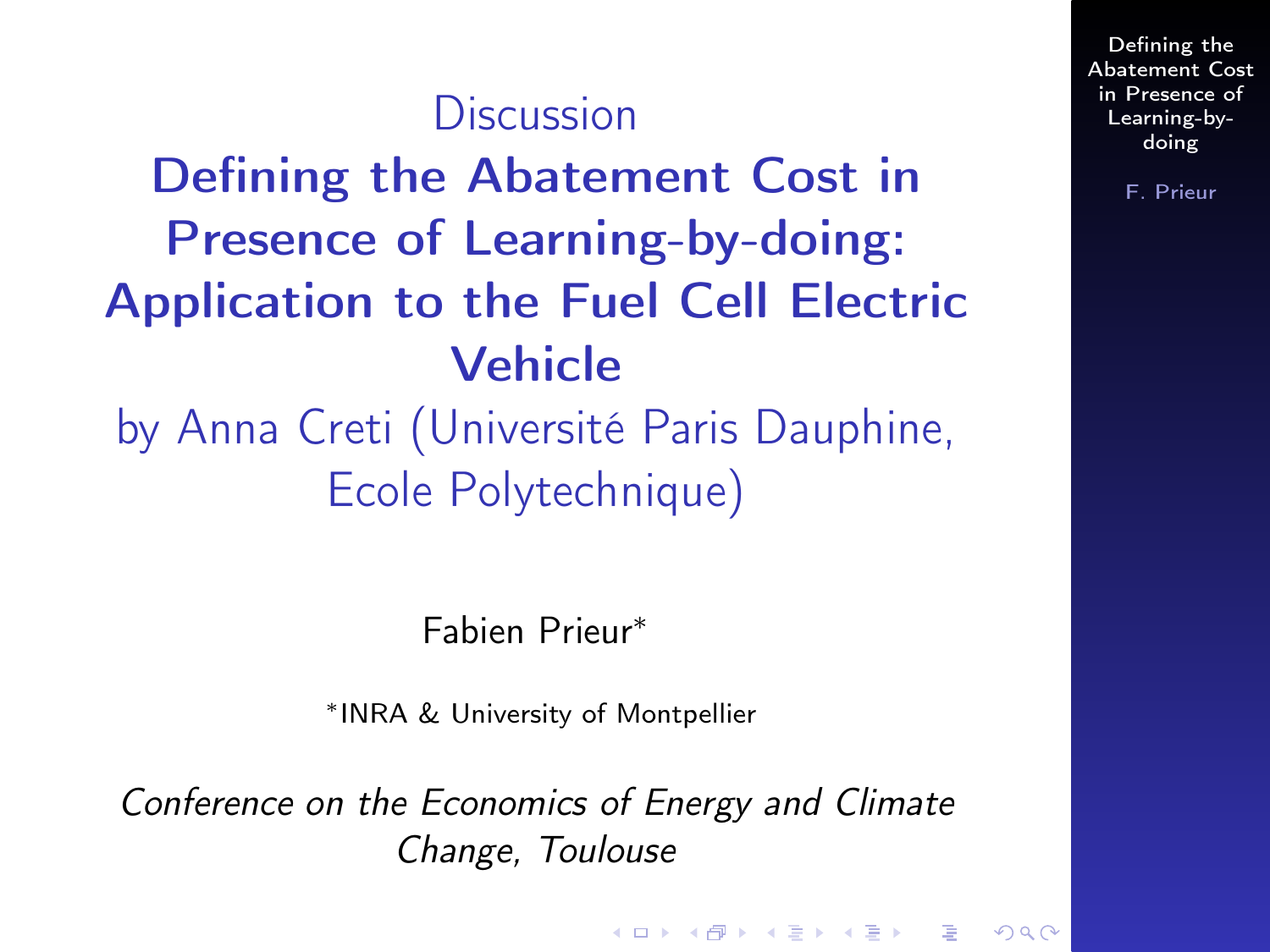### Summary of the paper

Aim: Dynamical analysis of MAC.

Dynamic one sector model with

- $\triangleright$  Two varieties (cars) produced with two different technologies: old and dirty vs green and clean,
- Abatement  $\equiv$  Production of the green substitute,
- $\blacktriangleright$  Learning-by-doing in the production of the green good: stock of knowledge decreases the – convex – cost of production of that good (cost of abatement).

Analysis: First, optimal abatement policy

- 1. Launching date of the production of clean cars,
- 2. Path of production of clean cars (in substitution for dirty ones) during the deployment phase,
- 3. Duration of the deployment phase,
- 4. Overall production of green cars during deployment.

Defining the [Abatement Cost](#page-0-0) in Presence of Learning-bydoing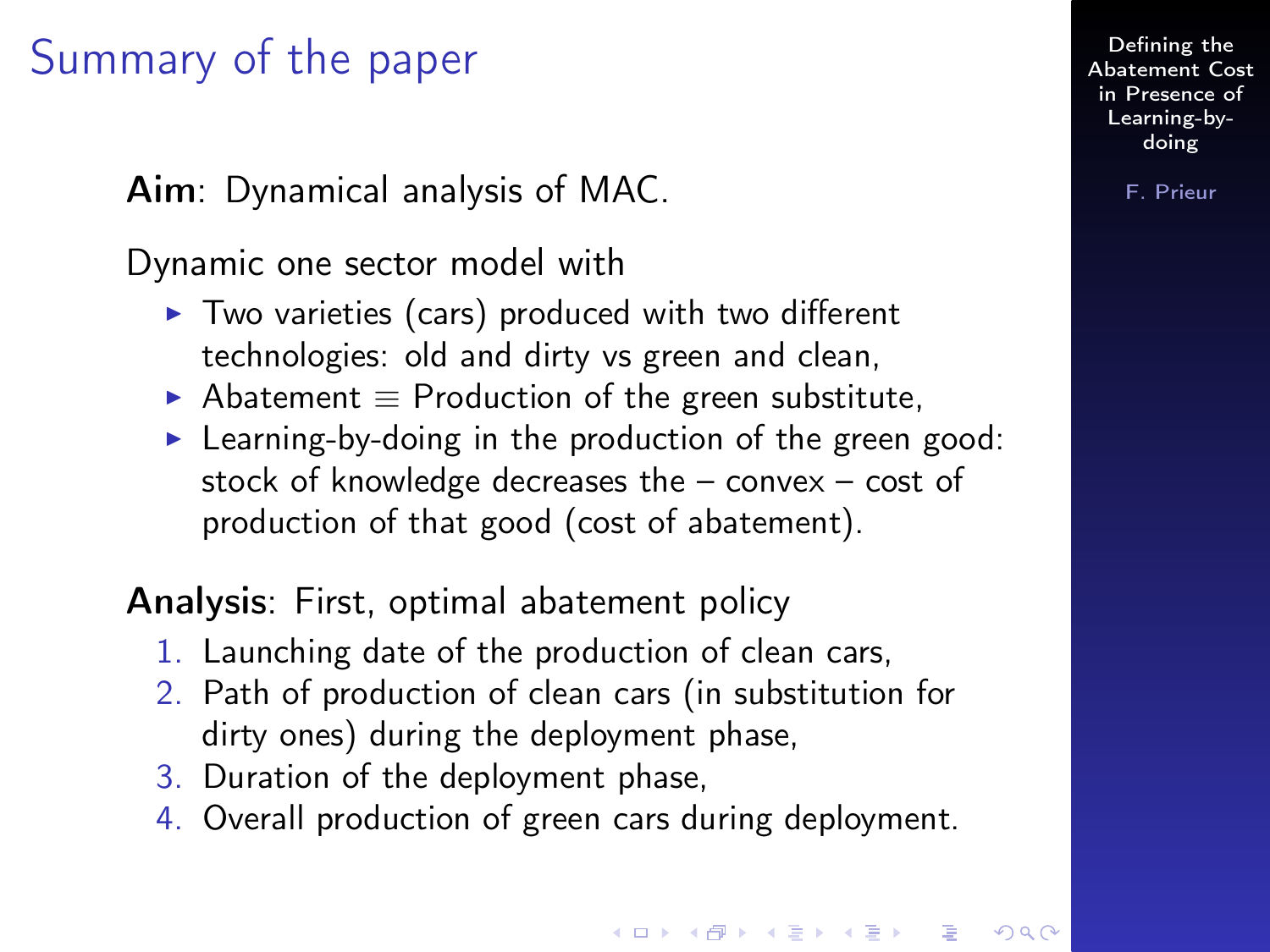# Summary cont'd

Then, second best perspective:

- $\blacktriangleright$  Inefficiency along one of these dimensions,
- Impact on the launching time.

Finally, application to the german car sector:

- $\triangleright$  Normative current price of carbon that would trigger the deployment of electric cars today,
- $\triangleright$  Changes in the parameters (policy instruments) to make this price equal to the actual estimate.

#### Contribution:

- $\triangleright$  Expression of the dynamic MAC from the optimality conditions defining abatement,
- $\triangleright$  Optimality condition for the launching time: carbon price equals the abatement cost of the whole project,
- $\blacktriangleright$  Price of carbon is larger than actual estimate.

Defining the [Abatement Cost](#page-0-0) in Presence of Learning-bydoing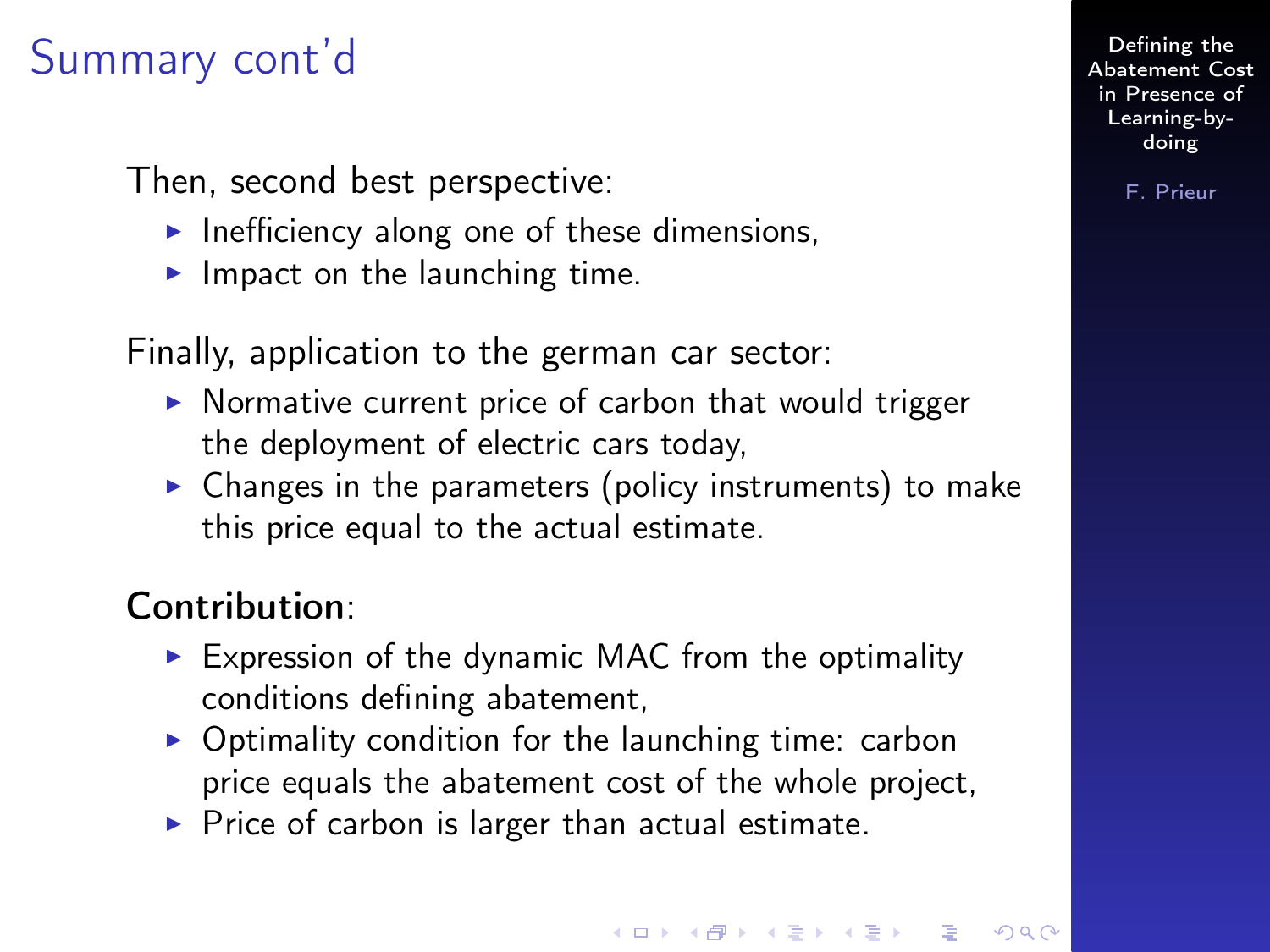### Comments and Questions

Very interesting paper, well done!

Assumptions about learning-by-doing

- $\triangleright$  Only source of technical change: What about R&D, technology diffusion? What's the most important? Do you keep track of the other sources in the data?
- $\triangleright$  The clean production only benefits from learning by doing: data, literature (Acemoglu et al. 2012).

Optimal trajectory:

- $\triangleright$  Reduced form problem: planner takes the social value of carbon as given.
- $\blacktriangleright$  Equivalent to the solution of the problem including the dynamics of pollution and a cap on GHG concentration?
- $\blacktriangleright$  Is this section really useful? Optimality conditions defined by (10), (13), (14) and  $I^*(\overline{X},D)$  with the deployment scenario approach, right?

Defining the [Abatement Cost](#page-0-0) in Presence of Learning-bydoing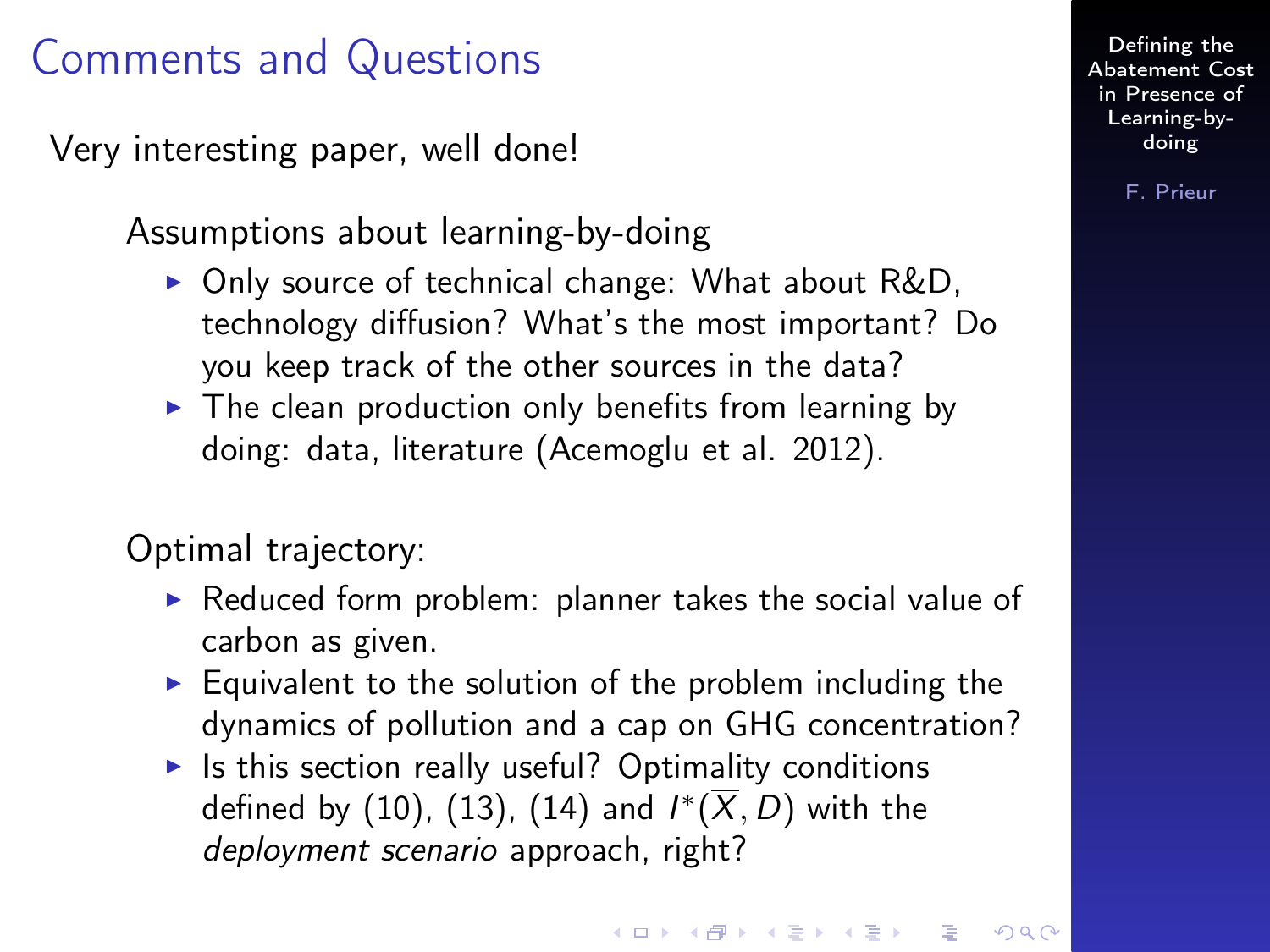## Comments and Questions (cont'd)

Second best:

- $\triangleright$  Decisions made by the decentralized economy.
- $\triangleright$  Why should firms use the same discount rate as the planner? Generalization.

Comparative statics:

 $\triangleright$  As long as one of the conditions above not satisfied, it affects all of the other decisions,

**A O A G A 4 O A C A G A G A 4 O A C** 

 $\blacktriangleright$  Unclear to me how the whole adjustment works: Discussion deserves more then 2 graphs.

Defining the [Abatement Cost](#page-0-0) in Presence of Learning-bydoing